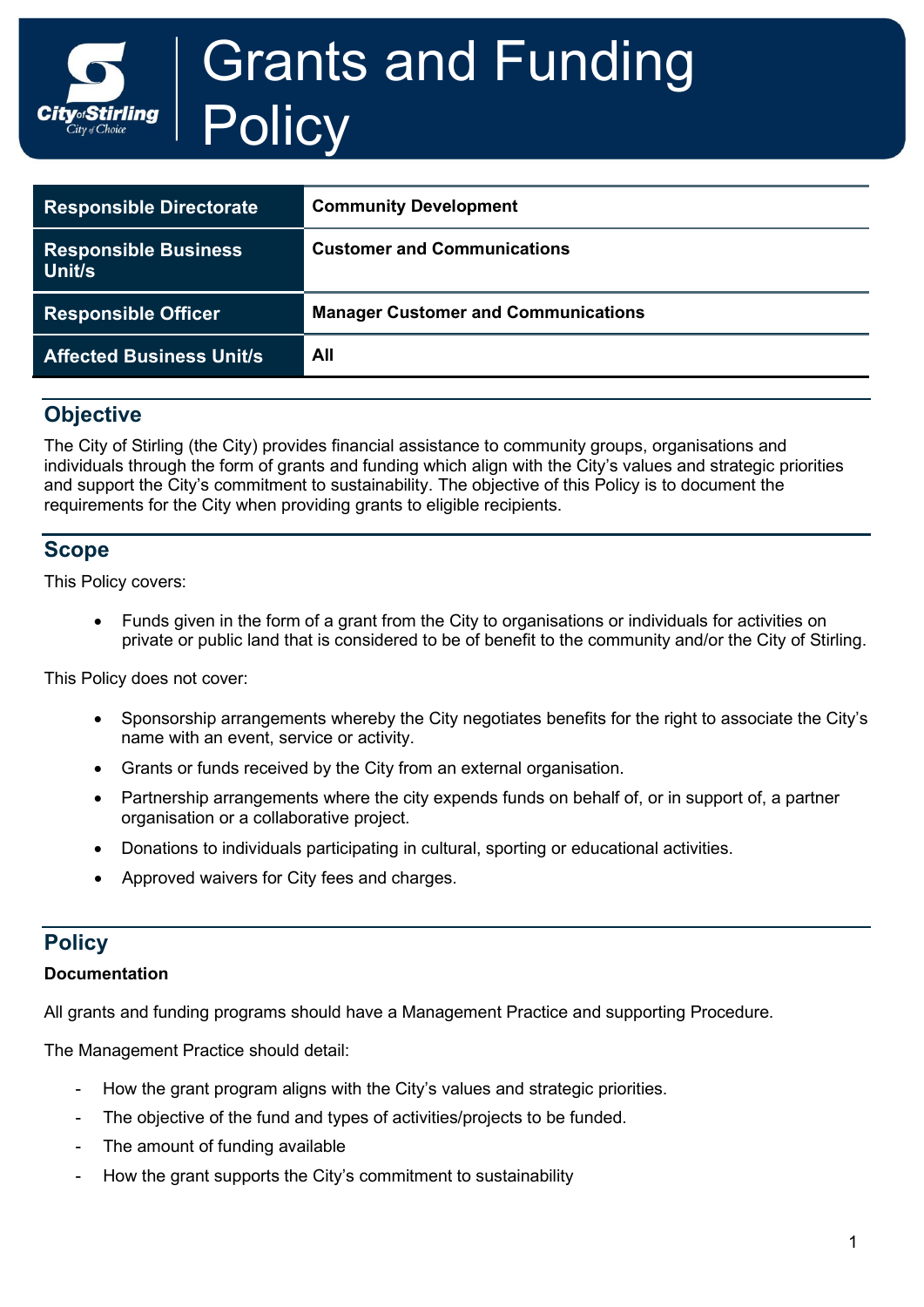The Procedure should detail:

- How the grant will be administered
- Eligibility of individuals, organisations or businesses to apply
- How to apply for a grant and key timeframes
- Grant guidelines and conditions of funding
- **Budget requirements**
- Evaluation and assessment processes
- How applicants will be notified of the outcome of their application
- The appeals process
- Acquittal and financial reporting requirements
- How the City's contribution should be acknowledged

#### **Grant Recipients and Eligible Activities**

Applicants should refer to the individual grant conditions to determine eligibility for a specific grant.

Funding should only be provided to organisations/activities that observe Federal, State and Local laws and comply with City of Stirling Local Laws.

As a minimum all funds awarded should:

- Be held within, or directly benefit residents of, the City of Stirling.
- Be adequately insured to carry out the proposed activity.

The following will not be eligible for funding:

- Applicants that have not met the terms and conditions of previous grants or that have outstanding debts to the City.
- Organisations aligned to a political cause.
- The faith-based activities of religious organisations, however community based activities and events of faith-based groups may be supported.
- Projects that do not align with the City's values and strategic priorities.
- Activities or projects that are already receiving financial support from the City of Stirling.

## **Conflict of Interest**

Officers assessing grants have a responsibility to declare any conflict of interest with an applicant or project.

#### **Financial Considerations**

All City grant and funding program budgets are required to be listed in an applicable natural account and to have a financial year budget approved by Council. The budget need not be expended if no suitable applications are received.

## **Administration**

The City should ensure procedures are clear and consistent, process applications within prescribed timeframes and promote available grants and funding to the community.